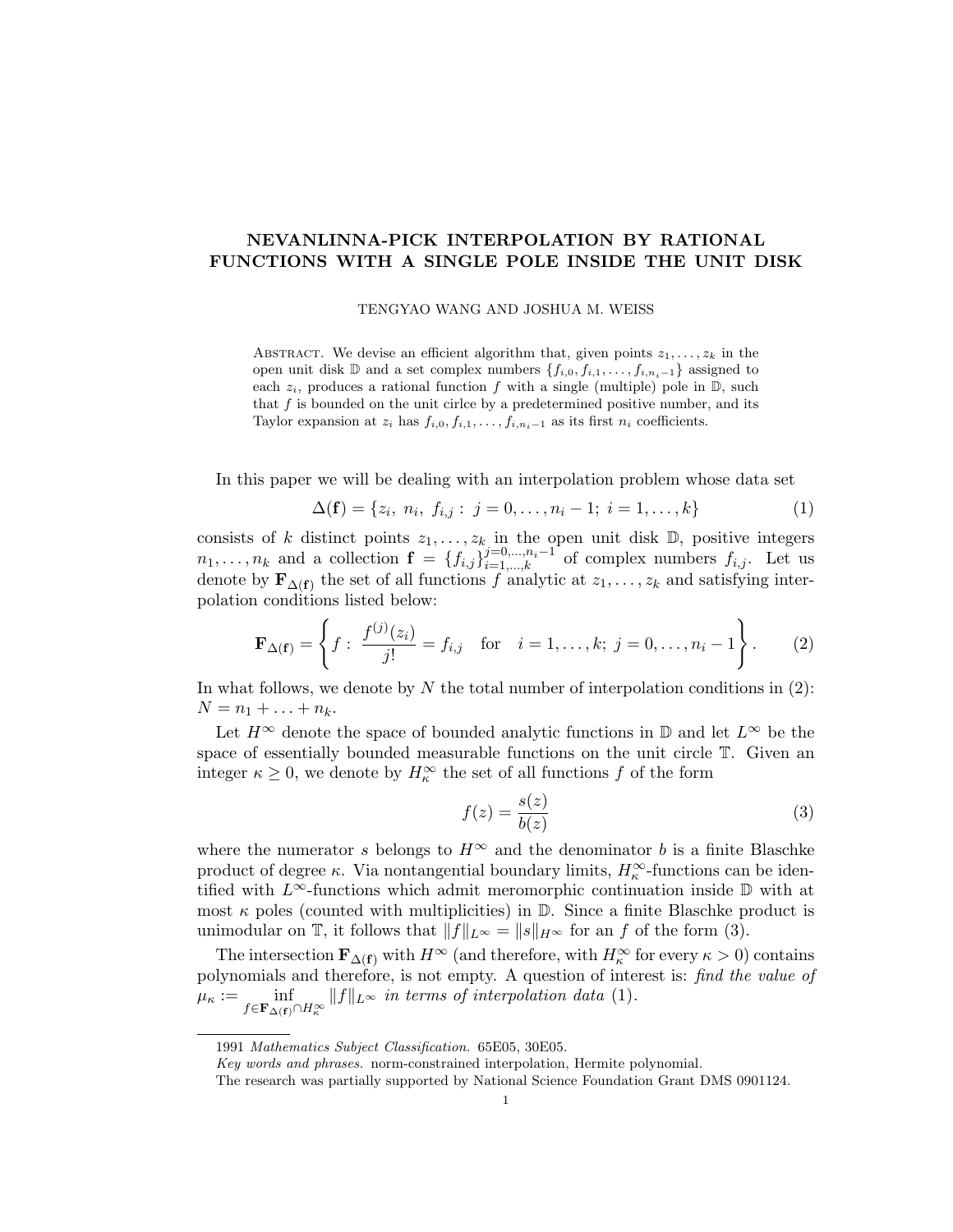The answer has been obtained in [1] and is recalled in Theorem 1 below. Associated with given  $z_i \in \mathbb{D}$  and  $n_i \in \mathbb{N}$  from (1) is the block-matrix

$$
\mathbf{\Gamma}=[\Gamma(z_i,z_\ell)]_{i,\ell=1}^k
$$

with  $n_i \times n_\ell$  blocks  $\Gamma(z_i, z_\ell)$  given entry-wise by the formula

$$
\left[\Gamma(z_i, z_{\ell})\right]_{r,j} = \frac{1}{r!j!} \frac{\partial^{r+j}}{\partial z^r \partial \bar{\zeta}^j} \frac{1}{1-z\bar{\zeta}} \bigg|_{\substack{z=z_r,\\ \zeta=z_j}} = \sum_{\alpha=0}^{\min\{r,j\}} \frac{(r+j-\alpha)!}{(r-\alpha)!\alpha!(j-\alpha)!} \frac{z_i^{r-\alpha} \bar{z}_{\ell}^{j-\alpha}}{(1-z_i \bar{z}_{\ell})^{r+j-\alpha+1}}.
$$

With the rest of the data set (1) (i.e., with the given collection  $\mathbf{f} = \{f_{ij}\}_{i=1,\dots,k}^{j=0,\dots,n_i-1}$ ), we associate the block-diagonal matrix  $T_f$  with lower triangular Toeplitz diagonal blocks defined as follows:

$$
T_{\mathbf{f}} = \begin{bmatrix} T_{\mathbf{f},1} & 0 \\ 0 & T_{\mathbf{f},k} \end{bmatrix}, \text{ where } T_{\mathbf{f},i} = \begin{bmatrix} f_{i,0} & 0 & \dots & 0 \\ f_{i,1} & f_{i,0} & \ddots & \vdots \\ \vdots & \ddots & \ddots & 0 \\ f_{i,n_i-1} & \dots & f_{i,1} & f_{i,0} \end{bmatrix}.
$$
 (4)

We now define the matrix (more precisely, the matrix pencil)

$$
P_{\Delta(\mathbf{f})}(\lambda) = \lambda^2 \mathbf{\Gamma} - T_{\mathbf{f}} \mathbf{\Gamma} T_{\mathbf{f}}^*.
$$

**Theorem 1.** Let  $\lambda_0 \geq \lambda_1 \geq \ldots \geq \lambda_m > 0$  be all positive solutions of the equation  $\det P_{\Delta(\mathbf{f})}(\lambda) = 0$ . Then for every  $\kappa \geq 0$ ,

$$
\mu_{\kappa} := \inf_{f \in \mathbf{F}_{\Delta(f)} \cap H_{\kappa}^{\infty}} \|f\|_{L^{\infty}} = \begin{cases} \lambda_{\kappa} & \text{if } \kappa \le m, \\ 0 & \text{if } \kappa > m. \end{cases}
$$

Theorem 1 tells us that in order to get interpolants f of the form (3) with small  $L^{\infty}$ -norm (recall that minimizing the  $L^{\infty}$ -norm of an interpolant is of particular importance in model reduction and digital filter design; see e.g., [4]) one must allow f to have up to N poles. Observe that in order to interpolate (2) by an  $H_{\kappa}^{\infty}$ -function f with relatively small  $\kappa$ , the poles of f must be carefully chosen. We refer to [3] for more information on rational norm-constrained interpolation. The numerical aspects of meromorphic Nevanlinna-Pick interpolations are discussed in [2, 5].

The main result. The objective of this note is to construct a rational function in  $\mathbf{F}_{\Delta(f)}$  with a single (multiple) pole at a prescribed point in  $\mathbb{D}\setminus\{z_1,\ldots,z_k\}$  (by the conformal change of variable, it suffices to construct a solution with a pole at the origin) and with an arbitrarily small  $L^{\infty}$ -norm.

**Theorem 2.** Given  $\varepsilon > 0$  and a data set (1) such that  $0 \notin \{z_1, \ldots, z_k\}$ , there exists a positive integer m and a polynomial p with  $\deg p \leq N-1$  and  $||p||_{\infty} < \varepsilon$  so that the function

$$
f(z) := \frac{p(z)}{z^m} \tag{5}
$$

satisfies interpolation conditions (2).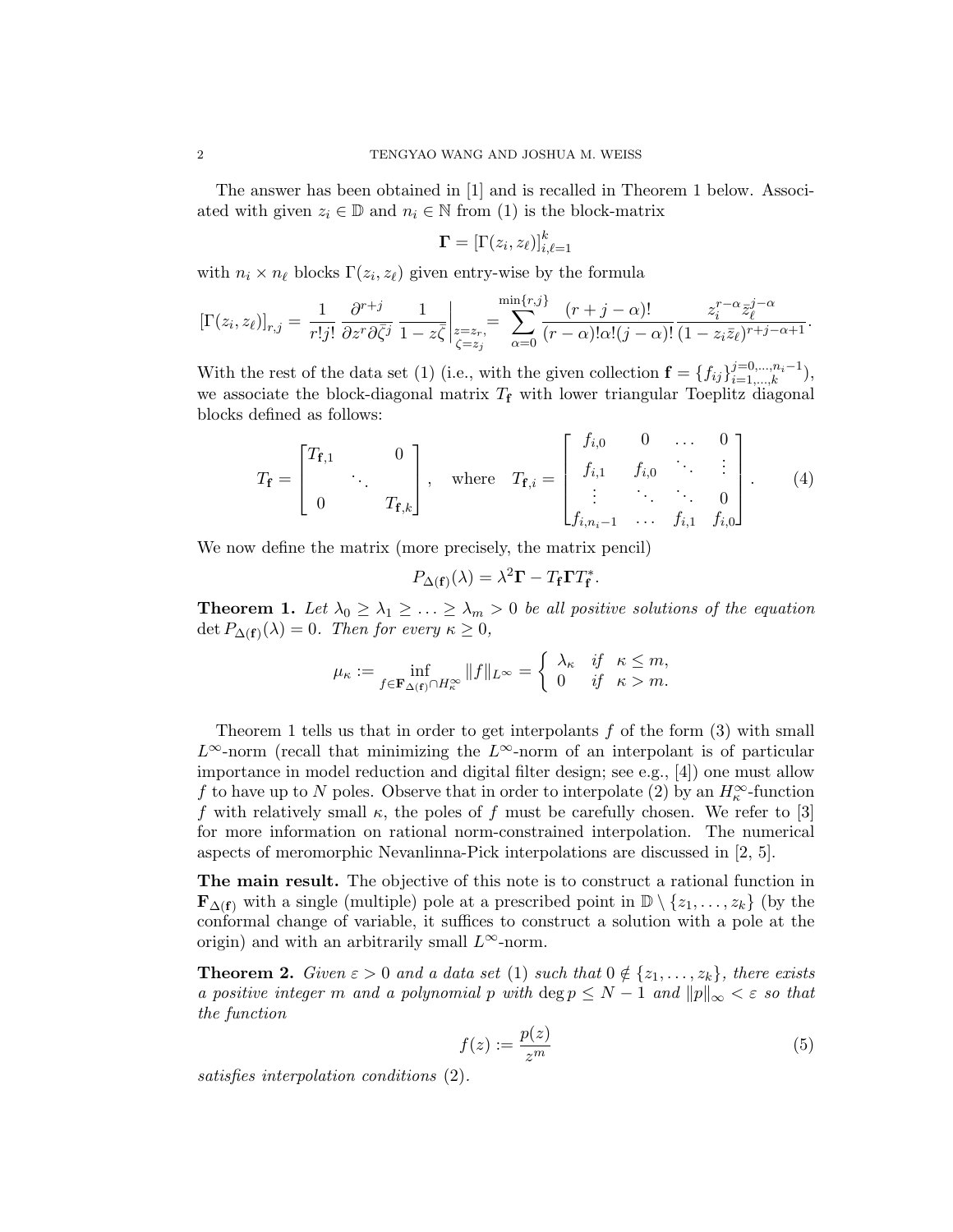*Proof.* Denote  $\mathbf{n} = \max\{n_1, \ldots, n_k\}$ . Assuming that  $m \geq \mathbf{n}$ , we use the function  $b_m(z) := z^m$  to define the numbers

$$
b_{m;i,j} = \frac{b_m^{(j)}(z_i)}{j!} = \binom{m}{j} z_i^{m-j} \quad \text{for} \quad i = 1, \dots, k; \ j = 0, \dots, n_i - 1 \tag{6}
$$

and the block diagonal matrix  $T_{\mathbf{b}_m}$  with the diagonal blocks (see formula (4))

$$
T_{\mathbf{b}_{m},i} = \begin{bmatrix} b_{m;i,0} & 0 & \cdots & 0 \\ b_{m;i,1} & b_{m;i,0} & & \vdots \\ \vdots & \ddots & \ddots & 0 \\ b_{m;i,n_i-1} & \cdots & b_{m;i,1} & b_{m;i,0} \end{bmatrix}, \quad i = 1, \ldots, k. \tag{7}
$$

Assuming without loss of generality that  $|z_1| \ge |z_i|$  for all  $i > 1$ , we get:

$$
||T_{\mathbf{b}_m}||^2 = \lambda_{\max}(T_{\mathbf{b}_m}^* T_{\mathbf{b}_m}) \le \text{trace}(T_{\mathbf{b}_m}^* T_{\mathbf{b}_m}) = \sum_{i=1}^k \text{trace}(T_{\mathbf{b}_{m,i}}^* T_{\mathbf{b}_{m,i}})
$$

$$
= \sum_{i=1}^k \sum_{j=0}^{n_i-1} \left| (n_i - j) {m \choose j} z_i^{m-j} \right|^2 \le k \mathbf{n}^2 m^{2\mathbf{n}-2} |z_1|^{2m-2\mathbf{n}+2}, \tag{8}
$$

where the third equality follows from the block diagonal structure of  $T_{\mathbf{b}_m}$  and the fourth can be seen from (7). In (8) and what follows, we write  $\lambda_{\max}(A)$  and  $\lambda_{\min}(A)$ for the maximum and the minimum eigenvalues of the matrix A.

It follows from  $(5)$  and  $(6)$  that f of the form  $(5)$  satisfies conditions  $(2)$  if and only if  $p$  is subject to similar conditions

$$
\frac{p^{(j)}(z_i)}{j!} = p_{i,j} \quad \text{for} \quad i = 1, \dots, k; \ j = 0, \dots, n_i - 1,\tag{9}
$$

where the numbers  $p_{i,j}$  are defined by

$$
p_{i,j} = \sum_{\ell=0}^{j} b_{m,i,\ell} f_{i,j-\ell} \quad (i = 1, \dots, k; \ j = 0, \dots, n_i - 1).
$$
 (10)

Although the numbers  $p_{i,j}$  depend on m, we drop this dependence from notation. Observe that equalities (10) can be written in the matrix form as

$$
C_{\mathbf{p}} = T_{\mathbf{b}_m} C_{\mathbf{f}} \tag{11}
$$

where  $C_f$  and  $C_p$  are the columns associated with the collections f and p as follows:

$$
C_{\mathbf{f}} = [f_{1,0}, \cdots, f_{1,n_1-1}, \cdots, f_{k,0}, \cdots, f_{k,n_k-1}]^t,
$$
  

$$
C_{\mathbf{p}} = [p_{1,0}, \cdots, p_{1,n_1-1}, \cdots, p_{k,0}, \cdots, p_{k,n_k-1}]^t.
$$

Let  $p(z)$  be the (unique) Hermite osculatory polynomial ([7, 6]) of degree at most  $N-1$  satisfying interpolation conditions (9) and let  $C_{\mathbf{a}}$  denote the column of its coefficients:

$$
p(z) = a_0 + a_1 z + \ldots + a_{N-1} z^{N-1}, \quad C_{\mathbf{a}} = [a_0, a_1, \ldots, a_{N-1}]^t.
$$
 (12)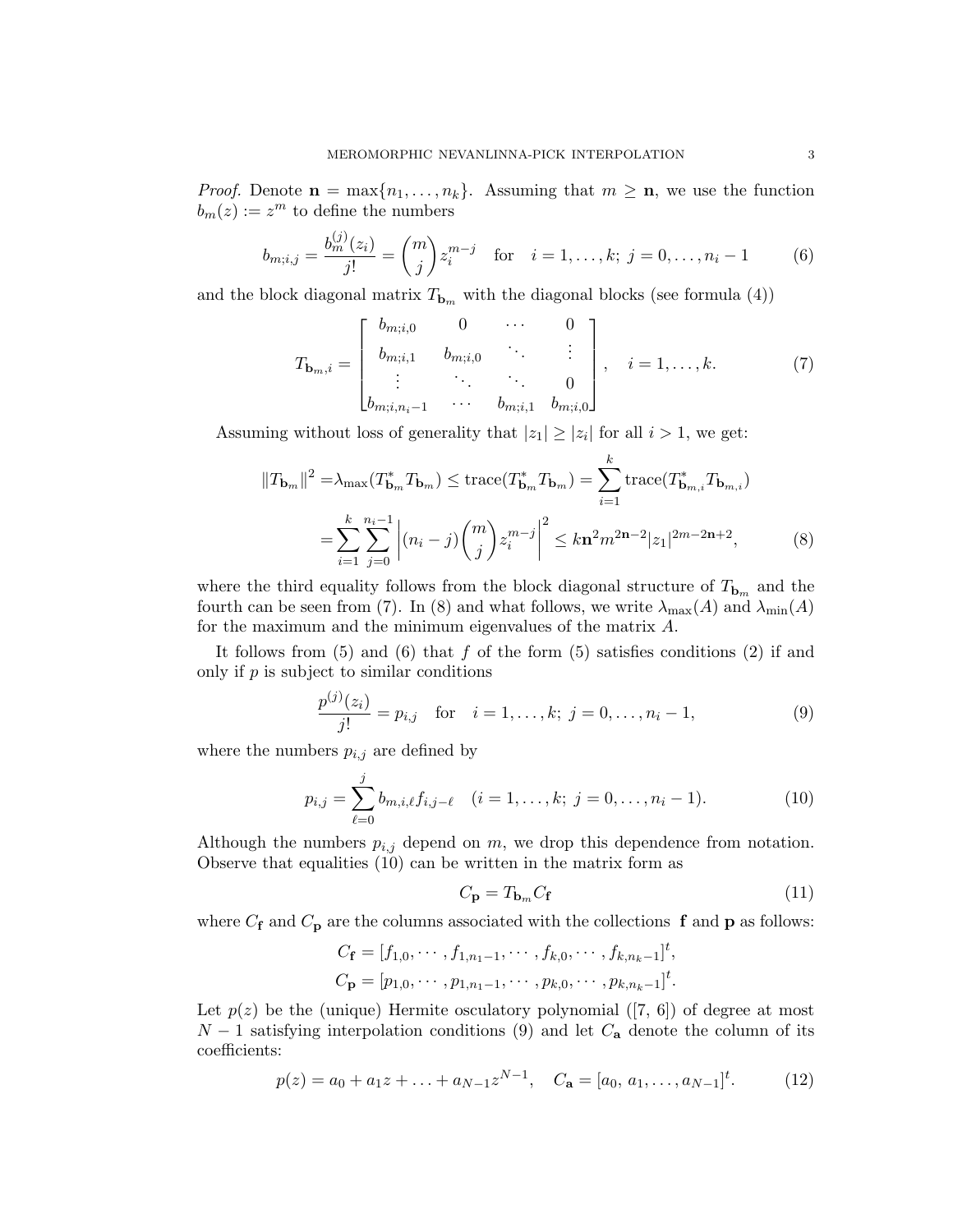Then

$$
||p||_{\infty} := \max_{z \in \mathbb{D}} |p(z)| \le \sum_{i=0}^{N-1} |a_i| \le \left( N \sum_{i=0}^{N-1} |a_i|^2 \right)^{\frac{1}{2}} = \sqrt{N} ||C_{\mathbf{a}}||_2.
$$
 (13)

Furthermore, due to  $(12)$ , conditions  $(9)$  can be written in terms of  $a_i$ 's as

$$
\sum_{\ell=0}^{N-j-1} {j+\ell \choose j} a_{\ell+j} z_i^{\ell} = p_{ij} \qquad (i = 1, ..., k; j = 0, ..., n_i - 1)
$$

and in turn can be written in matrix form as

$$
VC_{\mathbf{a}} = C_{\mathbf{p}} \tag{14}
$$

where V is the  $N \times N$  matrix defined below:

V = V1 V2 . . . Vk , V<sup>i</sup> = 0 0 <sup>1</sup> 0 zi 2 0 z 2 i 3 0 z 3 i · · · N−<sup>1</sup> 0 z N−1 i 0 1 1 <sup>2</sup> 1 zi 3 1 z 2 i · · · N−<sup>1</sup> 1 z N−2 i . . . . . . . . . 0 · · · 0 ni−1 ni−1 · · · N−<sup>1</sup> ni−1 z N−n<sup>1</sup> i . (15)

It follows from the existence of the osculatory polynomial that the linear system (14) always has a unique solution  $C_{\mathbf{a}}$  for any vector  $C_{\mathbf{p}}$  and therefore, that the matrix V is invertible. Actually, it can be shown directly that  $\det V = \prod_{i < j} (z_j - z_i)^{n_i n_j}$ .

We now combine (11) and (14) to get  $C_{\mathbf{a}} = V^{-1}T_{\mathbf{b}_m}C_{\mathbf{f}}$ . Combining the latter equality with (13) gives

$$
||p||_{\infty} \le \sqrt{N} ||C_{\mathbf{a}}||_2 = \sqrt{N} ||V^{-1}T_{\mathbf{b}_m}C_{\mathbf{f}}||_2
$$
  

$$
\le \sqrt{N} ||V^{-1}|| ||T_{\mathbf{b}_m}|| ||C_{\mathbf{f}}||_2 \le \frac{\mathbf{n}\sqrt{Nk} m^{\mathbf{n}-1} |z_1|^{m-\mathbf{n}+1} ||C_{\mathbf{f}}||_2}{\sqrt{\lambda_{\min}(VV^*)}},
$$

where the operator norm is used for matrices here and in what follows. The last inequality follows from (8) and the fact that the operator norm of  $V^{-1}$  is equal to

$$
||V^{-1}|| = \sqrt{\lambda_{\max}(V^{-*}V^{-1})} = \frac{1}{\sqrt{\lambda_{\min}(VV^*)}}.
$$

Therefore, given  $\varepsilon > 0$ , for m satisfying

$$
m^{\mathbf{n}-1}|z_1|^{m-\mathbf{n}+1} < \frac{\varepsilon \sqrt{\lambda_{\min}(VV^*)}}{\mathbf{n}\sqrt{Nk}||C_{\mathbf{f}}||_2} \tag{16}
$$

(which necessarily occurs for large m as  $|z_1| < 1$ ), we obtain  $||p||_{\infty} < \varepsilon$ .

Algorithm. The constructive proof of Theorem 2 suggests the following algorithm: **Step 1:** Numerically compute  $\lambda_{\min}(VV^*)$  for the matrix V given in (15).

- **Step 2:** Numerically find an  $m$  satisfying  $(16)$ .
- **Step 3:** Using this m, compute  $p_{i,j}$  as in (10).
- Step 4: Solve the (unique) Hermite osculatory polynomial p of degree at most  $N-1$ satisfying (9). Then  $f(z) = \frac{p(z)}{z^m}$  satisfies the interpolation condition (2).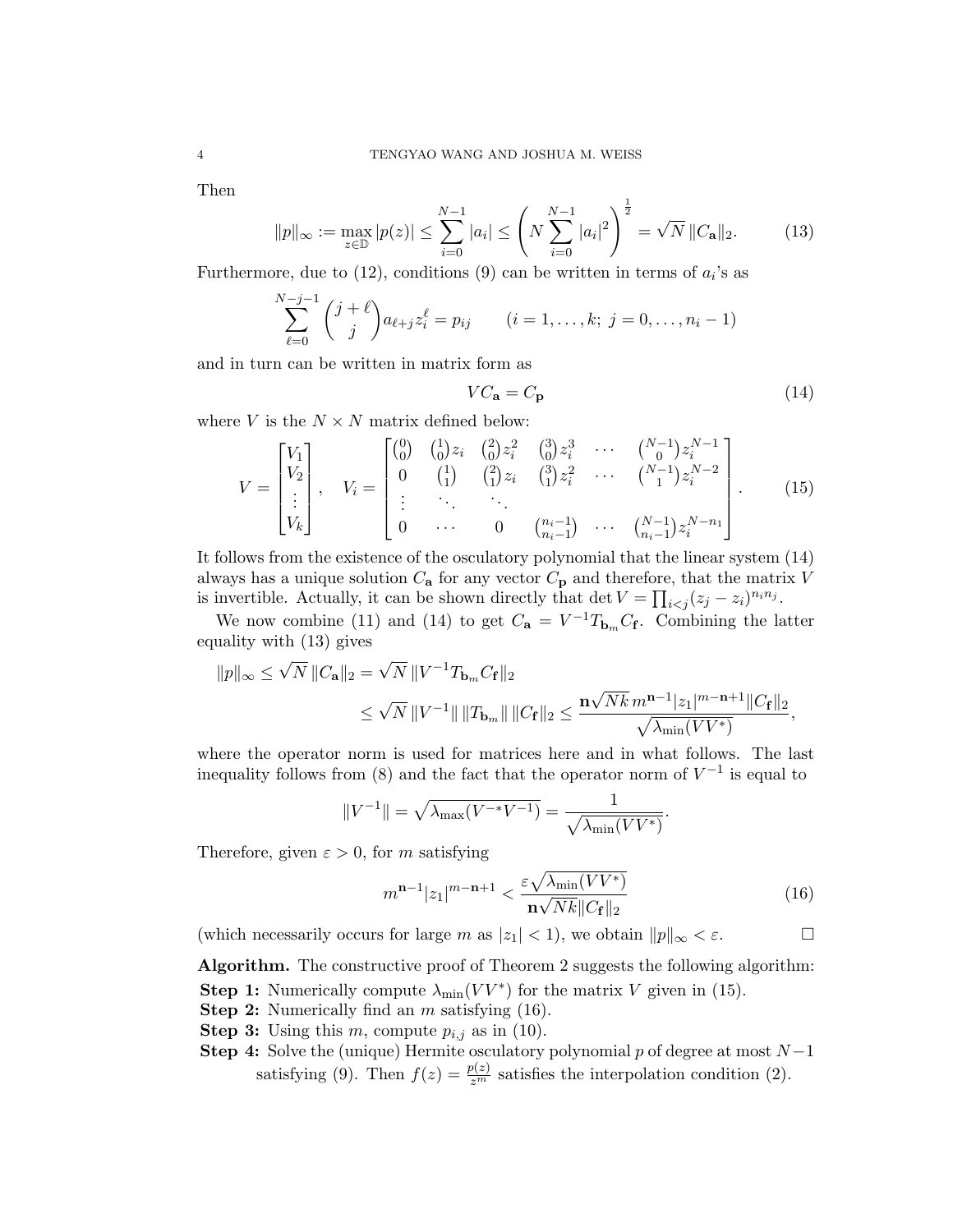Example. Take  $\varepsilon = 0.2$ ,  $z_1 = 0.4$ ,  $z_2 = -0.3$ ,  $f_{1,0} = 2$ ,  $f_{1,1} = -3$ ,  $f_{2,0} = i$ , and interpolation conditions

$$
f(z_1) = f_{1,0}, \quad f'(z_1) = f_{1,1}, \quad f(z_2) = f_{2,0}.
$$
 (17)

By Theorem 1, since the minimum positive  $\lambda$  satisfying  $P_{\Delta(f)}(\lambda) = 0$  is 0.92533 (to 5 significant figures), we need a rational function with at least three carefully chosen poles to meet conditions (17). If we are less concerned with the total pole multiplicity, our algorithm allows us to interpolate the data with a single (multiple) pole at a prescribed location.

We compute that  $\lambda_{\min}(VV^*) = 0.065537$ . The smallest m satisfying (16) is  $m = 10$ . For this m, we have

$$
p_{1,0} = 2.0972 \times 10^{-4} \quad p_{1,1} = 4.9283 \times 10^{-3} \quad p_{2,0} = 5.9049 \times 10^{-6}i
$$

The quadratic Hermite osculatory polynomial satisfying these condition is given by

$$
p(z) = (-7.0362 \times 10^{-4} + 1.9281 \times 10^{-6}i) + (3.6165 \times 10^{-4} + 9.6407 \times 10^{-6}i)z
$$
  
+ 
$$
(6.6125 \times 10^{-3} + 1.2051 \times 10^{-5}i)z^2
$$

Hence a solution to the interpolation problem is  $f(z) = p(z)/z^{10}$ .

Recall that in the proof of Theorem 2 we assumed that  $m \geq n = \max\{n_1, \ldots, n_k\}.$ In fact, the integer m satisfying inequality (16) turns out to be greater than  $N =$  $n_1 + \ldots, n_k$  in which case the function f of the form (5) is a polynomial in  $z^{-1}$ .

In conclusion, we will discuss the existence of rational solutions  $f$  to the problem (2) with  $||f||_{\infty} < \varepsilon$  and having the (only) pole at a point  $a \in \mathbb{D}$  different from the origin, that is, the functions of the form

$$
f(z) = \frac{p(z)}{(z-a)^m}, \qquad a \in \mathbb{D}, \ m \in \mathbb{N}, \tag{18}
$$

where  $p$  is a polynomial. Such solutions are of particular importance in case one of the interpolation nodes falls into the origin.

A conformal change of variable  $z \to \frac{z-a}{1-z\overline{a}}$  for a fixed  $a \in \mathbb{D}$  enables us to construct a rational solution f to the problem (2) with  $||f||_{\infty} < \varepsilon$  and of the form

$$
f(z) = q\left(\frac{z-a}{1-z\overline{a}}\right) / \left(\frac{z-a}{1-z\overline{a}}\right)^m
$$
 (19)

where q is a polynomial of degree at most  $N-1$ . The function in (19) can be written in the form (18) once  $m > N - 1$ . The order of its unique pole  $z = a$  can be decreased by an appropriate choice of  $a$ . Indeed, this order  $m$  is determined from the inequality (16) with  $|z_1|$  replaced by the quantity  $\delta = \max_{1 \le i \le k}$   $z_i - a$  $1-z_i\overline{a}$  $\begin{array}{c} \hline \end{array}$ . An interesting pseudo-hyperbolic optimization question is: given  $z_1, \ldots, z_k \in \mathbb{D}$ , find the value of

$$
\min_{a \in \mathbb{D}} \max_{1 \le i \le k} \left| \frac{z_i - a}{1 - z_i \overline{a}} \right|
$$

and the points  $a \in \mathbb{D}$  at which this minimal value is attained.